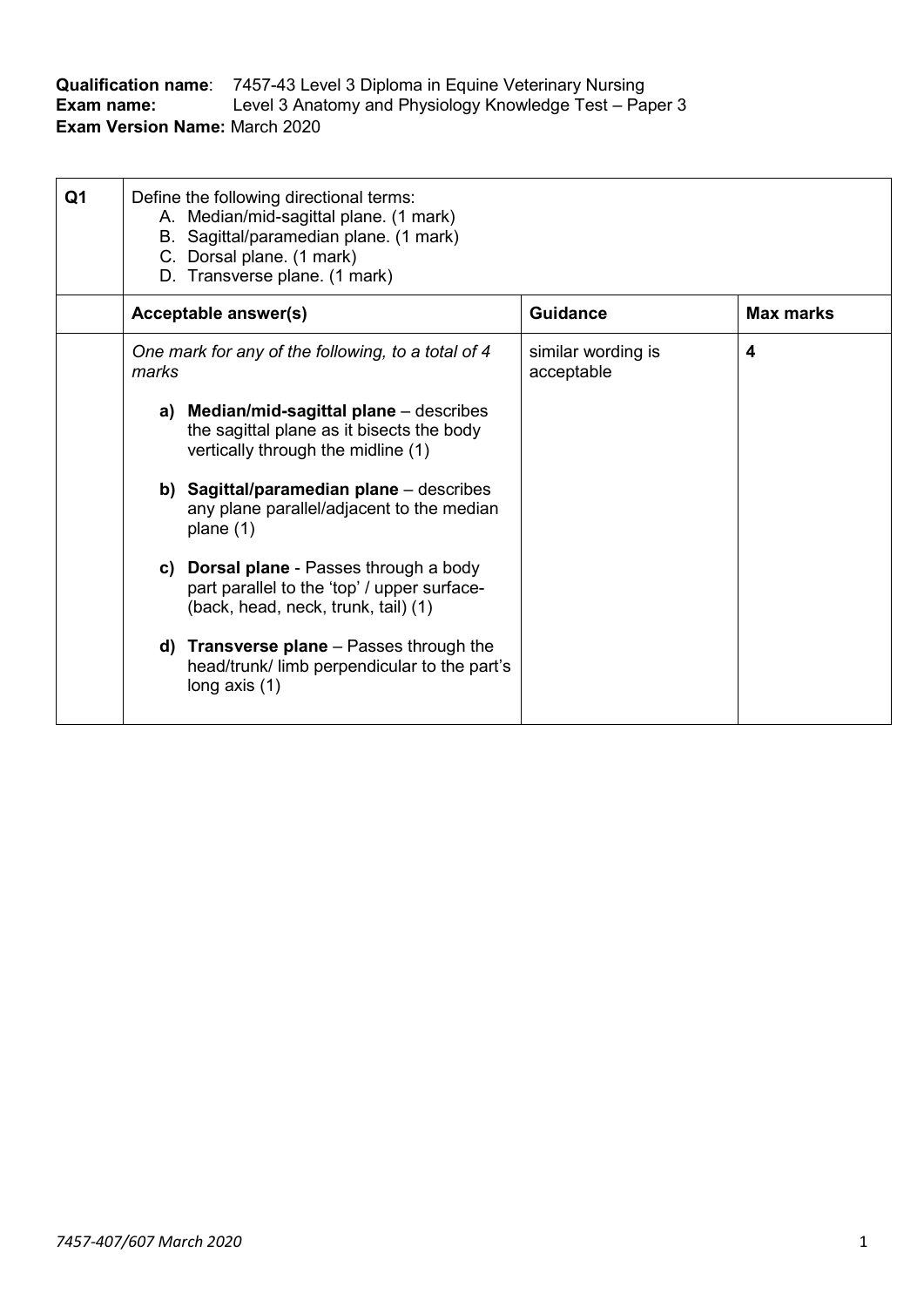| Q <sub>2</sub> | Give a definition for the following prefixes:<br>A. Ante. (1 mark)<br>B. Dys. (1 mark)<br>C. Hypo. (1 mark)<br>D. Neo. (1 mark)<br>E. Pseudo. (1 mark                                                                                                                      |                                                                                                                               |                  |
|----------------|----------------------------------------------------------------------------------------------------------------------------------------------------------------------------------------------------------------------------------------------------------------------------|-------------------------------------------------------------------------------------------------------------------------------|------------------|
|                | Acceptable answer(s)                                                                                                                                                                                                                                                       | <b>Guidance</b>                                                                                                               | <b>Max marks</b> |
|                | One mark for each of the following, to a total of 5<br>marks<br>a) Ante – Before $(1)$<br>Dys – Bad, ill or abnormal (1)<br>b)<br>c) Hypo – Beneath, below or low $(1)$<br>Neo – New, young or fresh $(1)$<br>d)<br>e) $Pseudo - False (1)$<br>Any other acceptable answer | Other correct definitions<br>are also acceptable e.g.<br>dys can also be<br>interpreted as impaired,<br>abnormal or difficult | 5                |

| Q <sub>3</sub> | Define the following terms in relation to joint movement:<br>A. Flexion. (1 mark)<br>B. Adduction. (1 mark)<br>C. Circumduction. (1 mark) |                               |                  |
|----------------|-------------------------------------------------------------------------------------------------------------------------------------------|-------------------------------|------------------|
|                | Acceptable answer(s)                                                                                                                      | <b>Guidance</b>               | <b>Max marks</b> |
|                | One mark for each of the following, to a total of 3<br>marks                                                                              | Similar wording<br>acceptable | 3                |
|                | Flexion- bending the joint<br>a)<br>Adduction- moving the joint inwards<br>b)<br>Circumduction- moving the limb in a circle<br>C)         |                               |                  |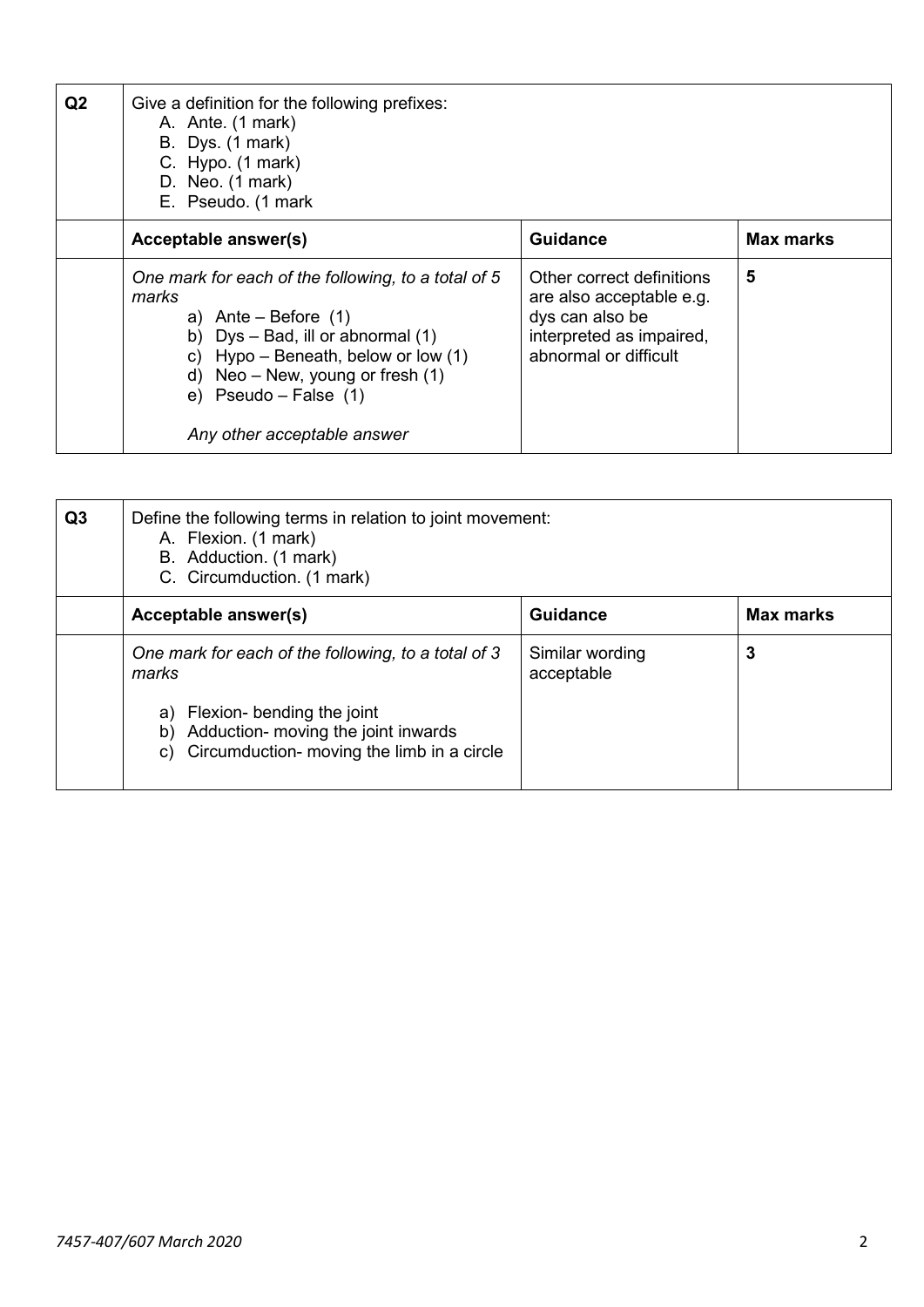| Q4 | Using the correct terminology, identify <b>three</b> anatomical landmarks found in the hindlimb, including<br>the pelvis. (3 marks)                                                                                                                                                                                                                                                                                                                                                                                                                                                                                                                                 |  |              |  |  |
|----|---------------------------------------------------------------------------------------------------------------------------------------------------------------------------------------------------------------------------------------------------------------------------------------------------------------------------------------------------------------------------------------------------------------------------------------------------------------------------------------------------------------------------------------------------------------------------------------------------------------------------------------------------------------------|--|--------------|--|--|
|    | <b>Guidance</b><br><b>Max marks</b><br>Acceptable answer(s)                                                                                                                                                                                                                                                                                                                                                                                                                                                                                                                                                                                                         |  |              |  |  |
|    | One mark for any of the following, to a total of 3<br>marks<br>Ilium $(1)$<br>$\bullet$<br>Ischium (1)<br>$\bullet$<br>Pubis (1)<br>$\bullet$<br>Tuber ischii (1)<br>$\bullet$<br>Tuber sacrale (1)<br>$\bullet$<br>Tuber coxae (1)<br>$\bullet$<br>Brim of pubis (1)<br>$\bullet$<br>Acetabulum (1)<br>$\bullet$<br>Greater trochanter (1)<br>$\bullet$<br>Patella (1)<br>٠<br>Tibial tuberosity (1)<br>$\bullet$<br>Malleolus (1)<br>$\bullet$<br>Calcaneus (1)<br>$\bullet$<br>Tarsometatarsal joint<br>$\bullet$<br>Metatarsophalangeal joint (fetlock) (1)<br>$\bullet$<br>Proximal sesamoid bones (1)<br>$\bullet$<br>Coronary border (1)<br>Solar border (1) |  | $\mathbf{3}$ |  |  |

| Q <sub>5</sub> | List two clinically significant arteries that can be used as anatomical landmarks in equids. (2 marks)                                                                                                                        |                 |                  |
|----------------|-------------------------------------------------------------------------------------------------------------------------------------------------------------------------------------------------------------------------------|-----------------|------------------|
|                | <b>Acceptable answer(s)</b>                                                                                                                                                                                                   | <b>Guidance</b> | <b>Max marks</b> |
|                | One mark for any of the following, to a total of 2<br>marks<br>Carotid (1)<br>٠<br>Coccygeal (1)<br>٠<br>Femoral (1)<br>$\bullet$<br>Lingual (1)<br>٠<br>Metatarsal (1)<br>٠<br>Palmar digital (1)<br>$\bullet$<br>Facial (1) |                 | $\mathbf 2$      |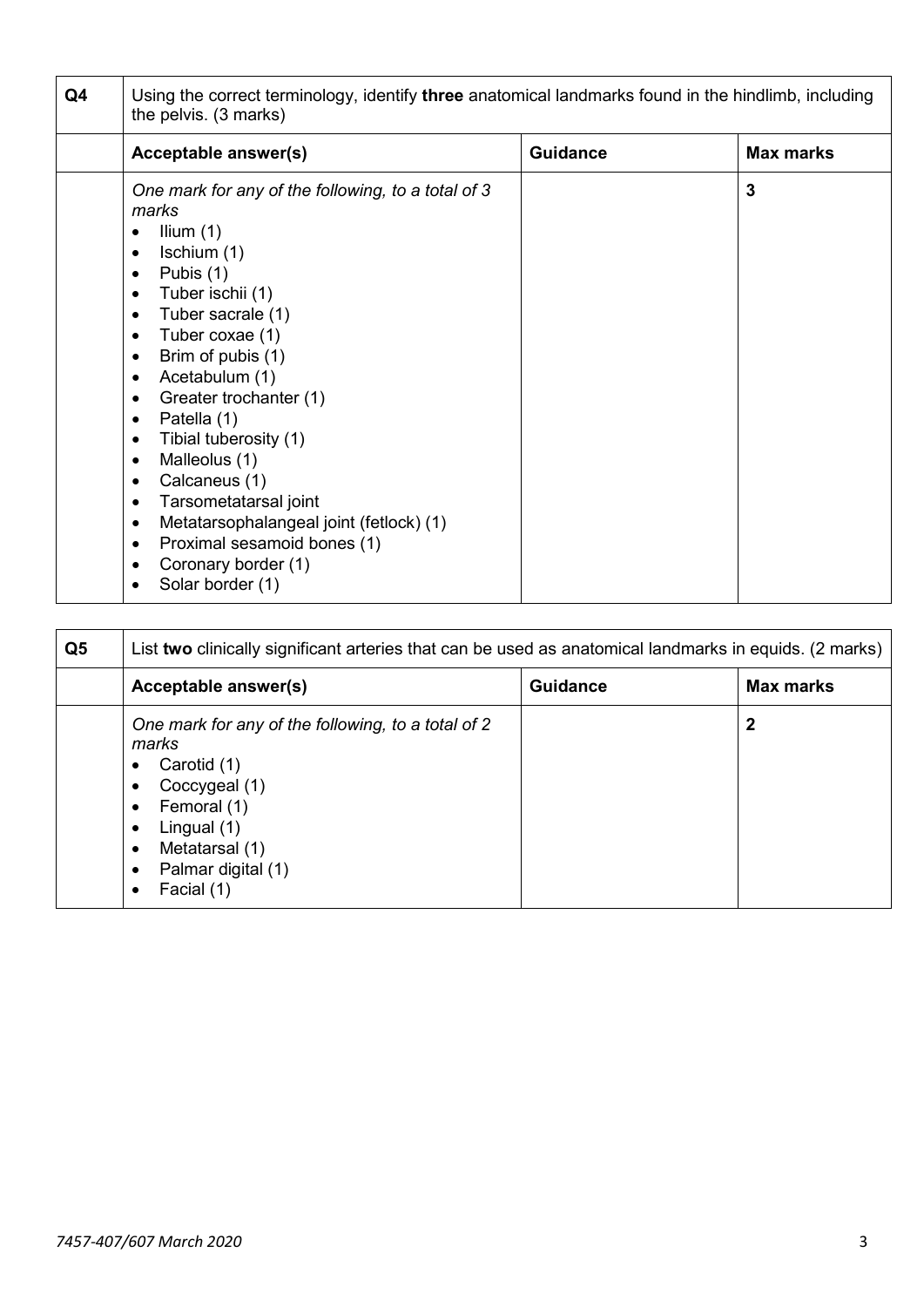| Q6 | Name three body cavities. (3 marks)                                                                                                                                     |  |   |  |  |
|----|-------------------------------------------------------------------------------------------------------------------------------------------------------------------------|--|---|--|--|
|    | <b>Guidance</b><br>Max marks<br>Acceptable answer(s)                                                                                                                    |  |   |  |  |
|    | One mark for any of the three following.<br>Thoracic cavity (1)<br>$\bullet$<br>Abdominal cavity (1)<br>$\bullet$<br>Pelvic cavity (1)<br>Mediastinum (1)<br>Coelum (1) |  | 3 |  |  |

| Q7 | Explain two differences between mitosis and meiosis. (4 marks) |                         |                 |                  |
|----|----------------------------------------------------------------|-------------------------|-----------------|------------------|
|    | Acceptable answer(s)                                           |                         | <b>Guidance</b> | <b>Max marks</b> |
|    | 2 marks per difference, to a total of 2 marks                  |                         |                 | 4                |
|    | <b>Mitosis</b>                                                 | <b>Meiosis</b>          |                 |                  |
|    | Produces two                                                   | Produces four           |                 |                  |
|    | daughter cells (1)                                             | daughter cells (1)      |                 |                  |
|    | Produces cells that                                            | Produces cells which    |                 |                  |
|    | are genetically                                                | are genetically         |                 |                  |
|    | identical to the parent                                        | unidentical to the      |                 |                  |
|    | cell $(1)$                                                     | parent cell (1)         |                 |                  |
|    | Produces diploid cells                                         | Produces haploid        |                 |                  |
|    | (1)                                                            | cells $(1)$             |                 |                  |
|    | Used in growth and                                             | Used to produce         |                 |                  |
|    | asexual reproduction                                           | (gametes), the cells of |                 |                  |
|    | (1)                                                            | sexual reproduction     |                 |                  |
|    |                                                                | 11                      |                 |                  |

| Q8 | Explain the term <b>osmosis.</b> (2 marks)                                                                                                                                                                      |                                  |           |
|----|-----------------------------------------------------------------------------------------------------------------------------------------------------------------------------------------------------------------|----------------------------------|-----------|
|    | Acceptable answer(s)                                                                                                                                                                                            | <b>Guidance</b>                  | Max marks |
|    | Two marks for the following<br>Osmosis is the process where molecules (of a<br>solvent move) from an area of low<br>concentration to an area of high concentration<br>(1), through a semipermeable membrane (1) | Similar wording is<br>acceptable | 2         |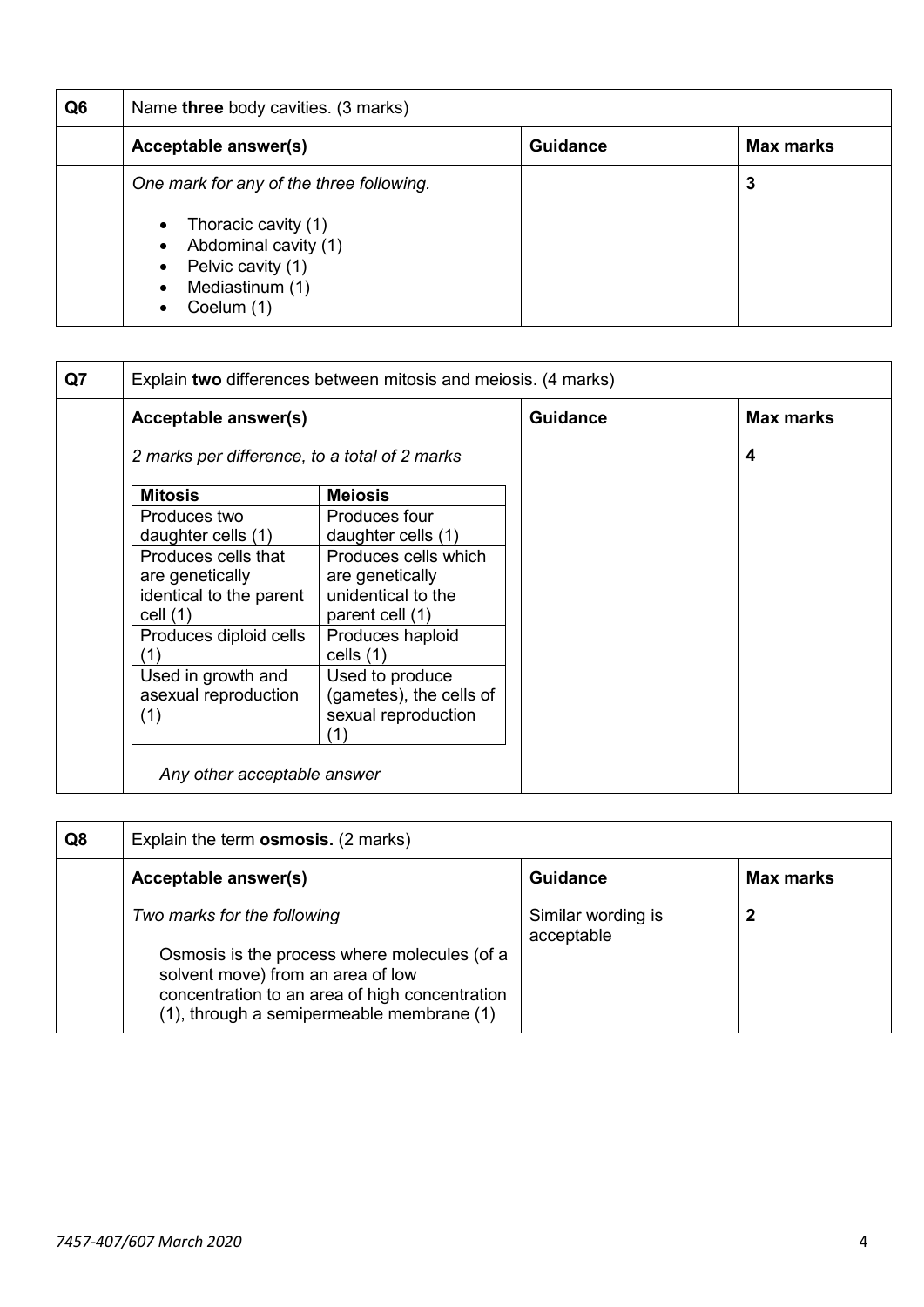| Q9 | Explain the function of the following components of the eye:<br>A. Cornea. (1 mark)<br>B. Nictitating membrane. (1 mark)<br>C. Corpora nigra. (1 mark)<br>D. Sclera. (1 mark)                                                                                                                       |                               |                  |
|----|-----------------------------------------------------------------------------------------------------------------------------------------------------------------------------------------------------------------------------------------------------------------------------------------------------|-------------------------------|------------------|
|    | Acceptable answer(s)                                                                                                                                                                                                                                                                                | <b>Guidance</b>               | <b>Max marks</b> |
|    | One mark for each of the following, to a total of 4 marks<br>a) Cornea - Refracts / bends light (1)<br>b) Nictitating membrane – Protects / moistens the eye<br>(1)<br>Corpora nigra $-$ shades the pupil from glare (1)<br>C)<br>d) Sclera - Provides protection / gives shape to the<br>eye $(1)$ | Similar wording<br>acceptable | 4                |

| Q10 | State the dental formula for:<br>A. An adult horse. (1 mark)<br>B. A foal. (1 mark)                       |                 |                  |
|-----|-----------------------------------------------------------------------------------------------------------|-----------------|------------------|
|     | Acceptable answer(s)                                                                                      | <b>Guidance</b> | <b>Max marks</b> |
|     | One mark for each of the following, to a total of 2<br>marks<br>(a) Horse:<br>3.1.4.3.<br>3. 1. 4. 3. (1) |                 | $\mathbf{2}$     |
|     | $(b)$ Foal:<br>3.0.3.0.<br>3.0.3.0. (1)                                                                   |                 |                  |

| Q11 | A. Describe the location of the <b>Caecum</b> . (2 Marks)<br>B. Describe three functions of the Caecum. (3 marks)                                                                                                                                                                                                                                                                               |                               |                  |
|-----|-------------------------------------------------------------------------------------------------------------------------------------------------------------------------------------------------------------------------------------------------------------------------------------------------------------------------------------------------------------------------------------------------|-------------------------------|------------------|
|     | Acceptable answer(s)                                                                                                                                                                                                                                                                                                                                                                            | <b>Guidance</b>               | <b>Max marks</b> |
|     | Two marks for the location and Three marks for<br>the function, to a total of 5 marks<br>Caecum<br>a) Location: The base lies in the right dorsal<br>part of the abdomen (1). The apex lies on<br>the ventral abdominal wall (1).<br>b) Function: mixes food material with<br>microorganisms (1) to begin the<br>fermentation process for fibre digestion<br>(1), stores water/electrolytes (1) | Similar wording<br>acceptable | 5                |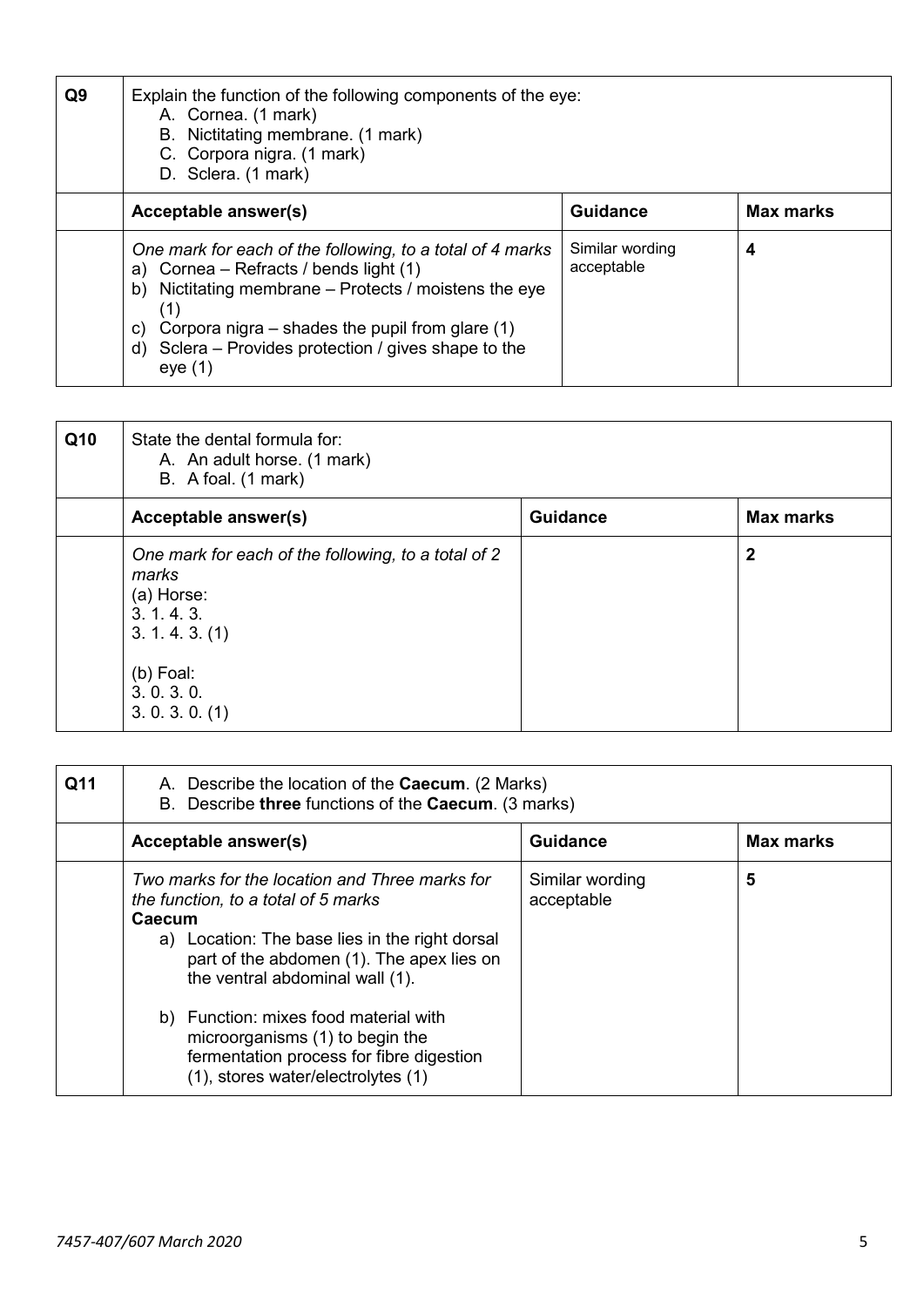| Q12 | A. State two components that make up the central nervous system. (2 marks)<br>B. Explain the function of the central nervous system. (3 marks)                                                                                                                                                                                                              |                                          |           |  |
|-----|-------------------------------------------------------------------------------------------------------------------------------------------------------------------------------------------------------------------------------------------------------------------------------------------------------------------------------------------------------------|------------------------------------------|-----------|--|
|     | Acceptable answer(s)                                                                                                                                                                                                                                                                                                                                        | <b>Guidance</b>                          | Max marks |  |
|     | (a) One mark for each of the following, to a<br>total of 2 marks<br>Structures of the central nervous system:<br>brain(1), spinal cord (1), cerebrospinal fluid (1)<br>(b) Function of the central nervous system: to<br>collect and interpret sensory input from the body<br>(1) and external environment (1), and then<br>respond to it appropriately (1) | Similar wording<br>acceptable for part b | 5         |  |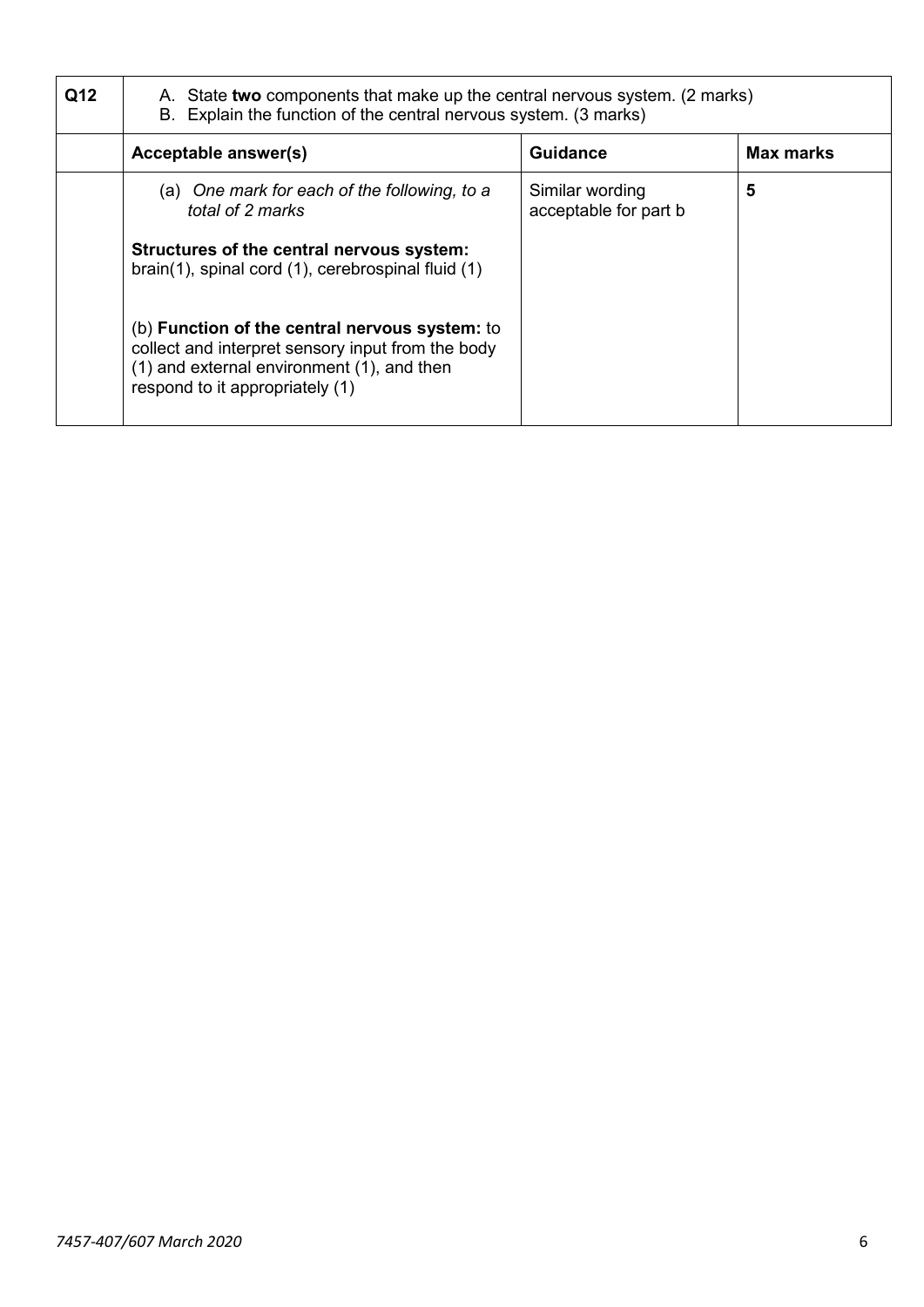| Q13 |                                                            | Describe the function of the following components of a neuron:<br>A. Soma. (1 mark)<br>B. Axon. (1 mark)<br>C. Dendrites. (1 mark)<br>D. Synapses. (1 mark) |                                      |                  |  |  |
|-----|------------------------------------------------------------|-------------------------------------------------------------------------------------------------------------------------------------------------------------|--------------------------------------|------------------|--|--|
|     | Acceptable answer(s)                                       |                                                                                                                                                             | <b>Guidance</b>                      | <b>Max marks</b> |  |  |
|     | 1 mark for each of the following, to a total of 4<br>marks |                                                                                                                                                             | Similar wording may be<br>acceptable | 4                |  |  |
|     | <b>Structure</b>                                           | <b>Function</b>                                                                                                                                             |                                      |                  |  |  |
|     | Soma                                                       | Connects with the dendrites (1)                                                                                                                             |                                      |                  |  |  |
|     | Axon                                                       | Conducts electrical impulses (1)                                                                                                                            |                                      |                  |  |  |
|     | <b>Dendrites</b>                                           | receive messages from other<br>neurons $(1)$                                                                                                                |                                      |                  |  |  |
|     | <b>Synapses</b>                                            | junctions between neurons that<br>transfer electrical activity (1)                                                                                          |                                      |                  |  |  |

| Q14 | State the origin and insertion for the <b>Trapezius</b> muscle. (2 marks)                 |                 |                  |
|-----|-------------------------------------------------------------------------------------------|-----------------|------------------|
|     | Acceptable answer(s)                                                                      | <b>Guidance</b> | <b>Max marks</b> |
|     | One mark for each of the following, to a total of 2<br>marks                              |                 | 2                |
|     | Trapezius<br>Origin: supraglenoid tubercle (1)<br>Insertion: medial radial tuberosity (1) |                 |                  |